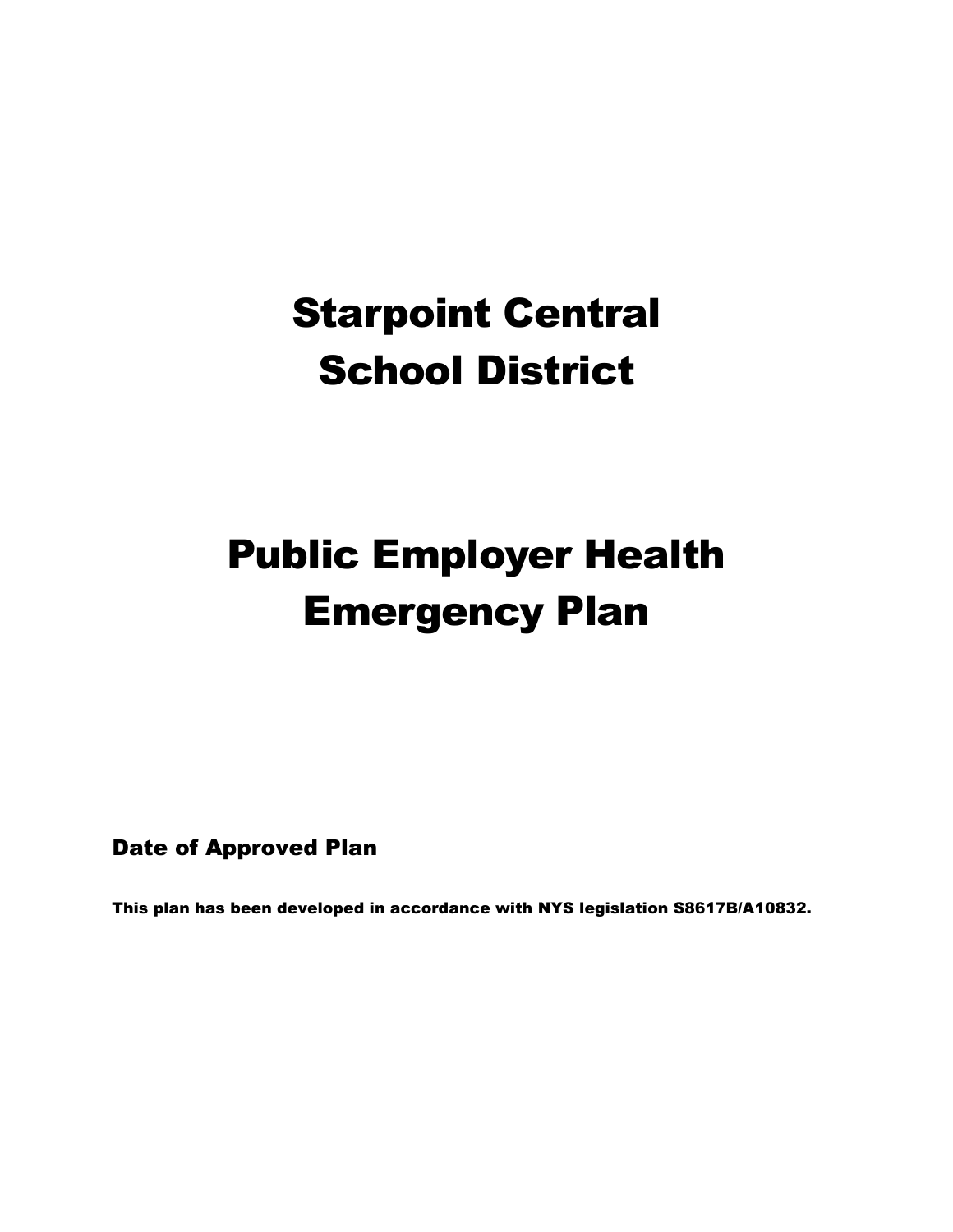# TABLE OF CONTENTS

|                                                               |  |  |   |  |  |  |  | $\mathbf 1$             |
|---------------------------------------------------------------|--|--|---|--|--|--|--|-------------------------|
| Record of Changes.                                            |  |  |   |  |  |  |  | $\mathbf{2}$            |
| Purpose, Scope, Situation Overview, and Assumptions           |  |  |   |  |  |  |  | $\mathbf{3}$            |
| Purpose                                                       |  |  |   |  |  |  |  | $\mathbf{3}$            |
|                                                               |  |  |   |  |  |  |  | $\overline{\mathbf{3}}$ |
| Situation Overview                                            |  |  |   |  |  |  |  | $\mathbf{3}$            |
| Planning Assumptions                                          |  |  |   |  |  |  |  | 4                       |
| Concept of Operations                                         |  |  |   |  |  |  |  | $\overline{\mathbf{4}}$ |
| Mission Essential Functions                                   |  |  |   |  |  |  |  | 5                       |
| <b>Essential Positions Fig. 4.</b>                            |  |  | . |  |  |  |  | 11                      |
| <b>Reducing Risk Through Remote Work and Staggered Shifts</b> |  |  |   |  |  |  |  | 12 <sub>2</sub>         |
| Remote Work Protocols                                         |  |  |   |  |  |  |  | 12                      |
| Staggered Shifts                                              |  |  |   |  |  |  |  | 12                      |
| Personal Protective Equipment                                 |  |  |   |  |  |  |  | 13                      |
| Staff Exposures, Cleaning, and Disinfection.                  |  |  |   |  |  |  |  | 14                      |
| Staff Exposures.                                              |  |  |   |  |  |  |  | 14                      |
| Cleaning and Disinfecting                                     |  |  |   |  |  |  |  | 16                      |
| <b>Employee and Contractor Leave</b>                          |  |  |   |  |  |  |  | 16                      |
| Documentation of Work Hours and Locations                     |  |  |   |  |  |  |  | 17                      |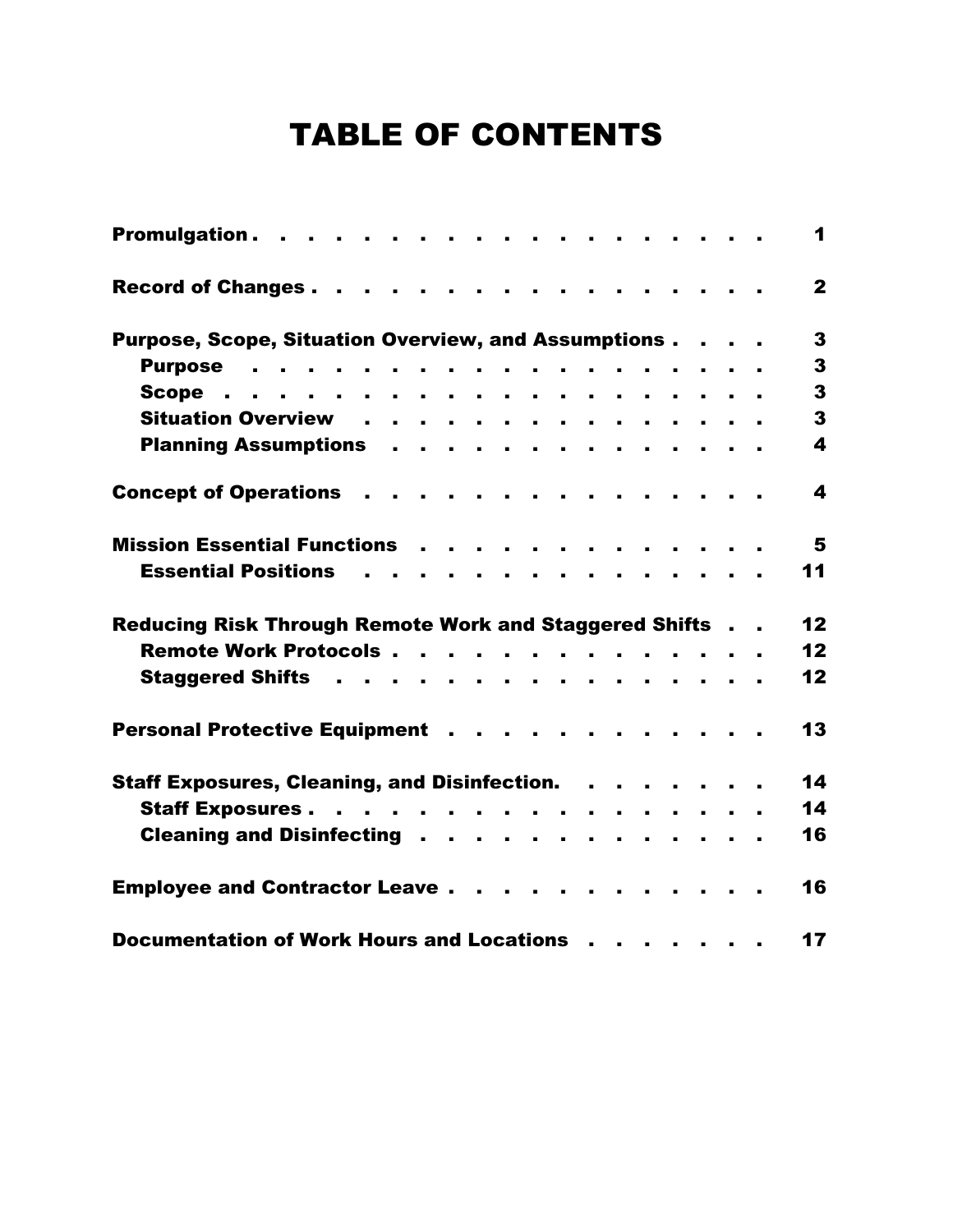# **Promulgation**

This plan has been developed in accordance with the amended New York State Labor Law section 27-c and New York State Education Law paragraph m of subdivision 2 of section 2801-a (as amended by section 1 of part B of chapter 56 of the laws of 2016), as applicable.

This plan has been developed with the input of the STA, SSA, CSEA Clerical, CSEA Buildings and Grounds and SRNA unions, as required by the amended New York State Labor Law.

No content of this plan is intended to impede, infringe, diminish, or impair the rights of us or our valued employees under any law, rule, regulation, or collectively negotiated agreement, or the rights and benefits which accrue to employees through collective bargaining agreements, or otherwise diminish the integrity of the existing collective bargaining relationship.

This plan has been approved in accordance with requirements applicable to the agency, jurisdiction, authority, or district, as represented by the signature of the authorized individual below.

As the authorized official of **Starpoint Central School District**, I hereby attest that this plan has been developed, approved, and placed in full effect in accordance with S8617B/A10832 which amends New York State Labor Law section 27-c and New York State Education Law paragraph m of subdivision 2 of section 2801-a (as amended by section 1 of part B of chapter 56 of the laws of 2016), as applicable, to address public health emergency planning requirements.

Signed on this day:

Signature:

By: Dr. Sean Croft Title: Superintendent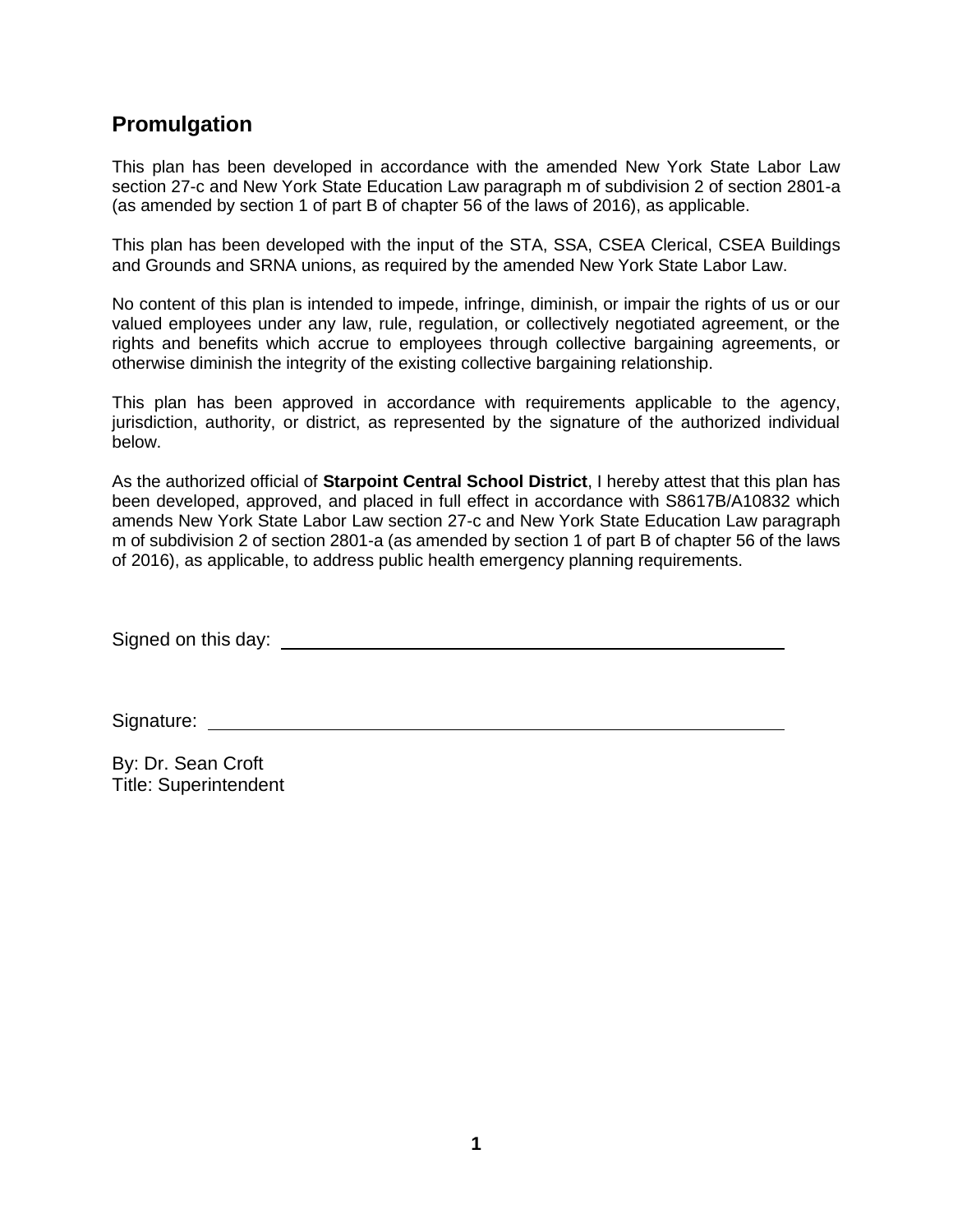# **Record of Changes**

| Date of Change | <b>Description of Changes</b> | <b>Implemented By</b> |
|----------------|-------------------------------|-----------------------|
|                |                               |                       |
|                |                               |                       |
|                |                               |                       |
|                |                               |                       |
|                |                               |                       |
|                |                               |                       |
|                |                               |                       |
|                |                               |                       |
|                |                               |                       |
|                |                               |                       |
|                |                               |                       |
|                |                               |                       |
|                |                               |                       |
|                |                               |                       |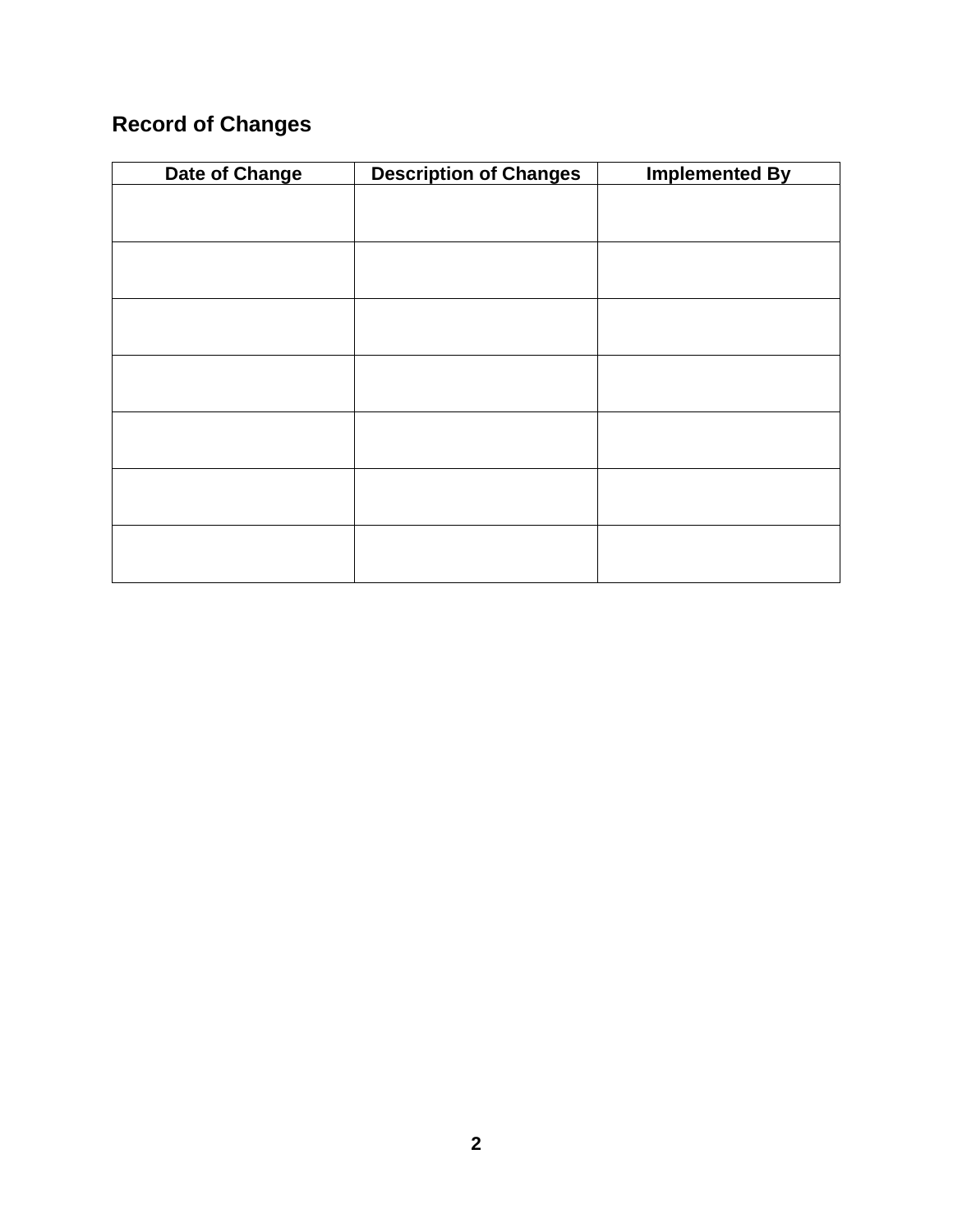# **Purpose, Scope, Situation Overview, and Assumptions**

#### **Purpose**

This plan has been developed in accordance with the amended New York State Labor Law section 27-c and New York State Education Law paragraph m of subdivision 2 of section 2801-a (as amended by section 1 of part B of chapter 56 of the laws of 2016), as applicable. These laws were amended by the passing of legislation S8617B/A10832 signed by the Governor of New York State on September 7, 2020, requires public employers to adopt a plan for operations in the event of a declared public health emergency involving a communicable disease. The plan includes the identification of essential positions, facilitation of remote work for non-essential positions, provision of personal protective equipment, and protocols for supporting contact tracing.

#### **Scope**

This plan was developed exclusively for and is applicable to **Starpoint Central School District**. This plan is pertinent to a declared public health emergency in the State of New York which may impact our operations; and it is in the interest of the safety of our employees and contractors, and the continuity of our operations that we have promulgated this plan.

#### **Situation Overview**

On March 11, 2020 the World Health Organization declared a pandemic for the novel coronavirus which causes the COVID-19 severe acute respiratory syndrome. This plan has been developed in accordance with amended laws to support continued resilience for a continuation of the spread of this disease or for other infectious diseases which may emerge and cause a declaration of a public health emergency.

The health and safety of our employees and contractors is crucial to maintaining our mission essential operations. We encourage all employees and contractors to use [CDC Guidance for](https://www.cdc.gov/coronavirus/2019-ncov/downloads/workplace-school-and-home-guidance.pdf)  [Keeping Workplaces, Schools, Homes, and Commercial Establishments Safe.](https://www.cdc.gov/coronavirus/2019-ncov/downloads/workplace-school-and-home-guidance.pdf) The fundamentals of reducing the spread of infection include:

- Using hand sanitizer and washing hands with soap and water frequently, including:
	- o After using the restroom
	- o After returning from a public outing
	- o After touching/disposing of garbage
	- $\circ$  After using public computers, touching public tables, and countertops, etc.
- Practice social distancing when possible
- If you are feeling ill or have a fever, notify your supervisor immediately and go home
- If you start to experience coughing or sneezing, step away from people and food, cough or sneeze into the crook of your arm or a tissue, the latter of which should be disposed of immediately
- Clean and disinfect workstations as needed
- Other guidance which may be published by the CDC, the State Department of Health, or County health officials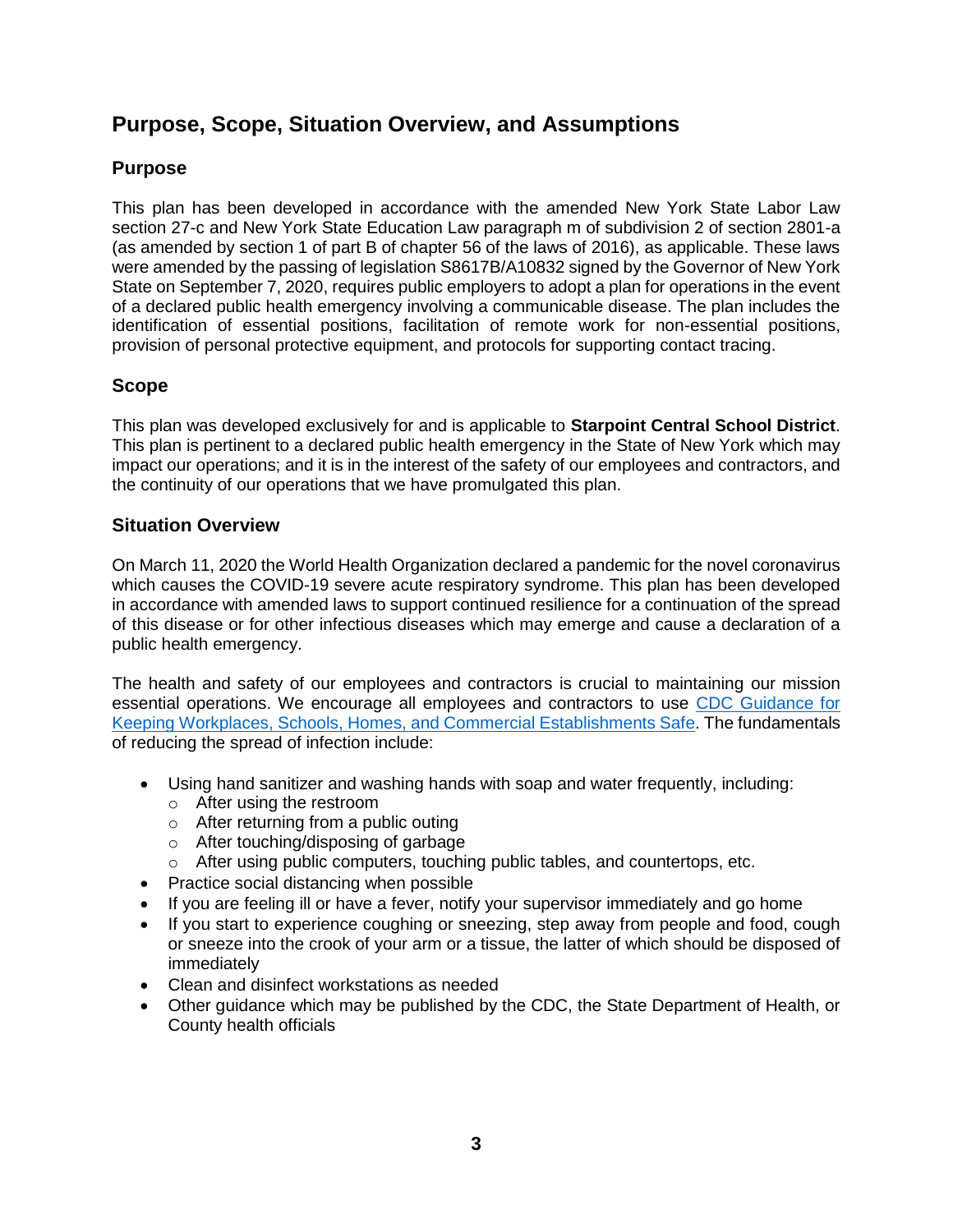#### **Planning Assumptions**

This plan was developed based on information, best practices, and guidance available as of the date of publication. The plan was developed to largely reflect the circumstances of the current Coronavirus pandemic but may also be applicable to other infectious disease outbreaks.

The following assumptions have been made in the development of this plan:

- The health and safety of our employees and contractors, and their families, is of utmost importance
- The circumstances of a public health emergency may directly impact our own operations
- Impacts of a public health emergency will take time for us to respond to, with appropriate safety measures put into place and adjustments made to operations to maximize safety
- The public and our constituency expects us to maintain a level of mission essential operations
- Resource support from other jurisdictions may be limited based upon the level of impact the public health emergency has upon them
- Supply chains, particularly those for personal protective equipment (PPE) and cleaning supplies, may be heavily impacted, resulting in considerable delays in procurement
- The operations of other entities, including the private sector (vendors, contractors, etc.), non-profit organizations, and other governmental agencies and services may also be impacted due to the public health emergency, causing delays or other disruptions in their services
- Emergency measures and operational changes may need to be adjusted based upon the specific circumstances and impacts of the public health emergency, as well as guidance and direction from public health officials and the governor
- Per S8617B/A10832, 'essential employee' is defined as a public employee or contractor that is required to be physically present at a work site to perform their job
- Per S8617B/A10832, 'non-essential employee' is defined as a public employee or contractor that is not required to be physically present at a work site to perform their job

# **Concept of Operations**

The Superintendent of **Starpoint Central School District**, their designee, or their successor holds the authority to execute and direct the implementation of this plan. Implementation, monitoring of operations, and adjustments to plan implementation may be supported by additional personnel, at the discretion of the Superintendent.

Upon the determination of implementing this plan, all employees and contractors of **Starpoint Central School District** shall be notified by the Email and District Messaging System with details provided as possible and necessary, with additional information and updates provided on a regular basis. All district employees, parents and guardians, and the Board of Education will be notified of pertinent operational changes by way of the Email and District Messaging System. Other interested parties, such as vendors, will be notified by phone and/or email as necessary. The Superintendent or his designee will maintain communications with the public and constituents as needed throughout the implementation of this plan.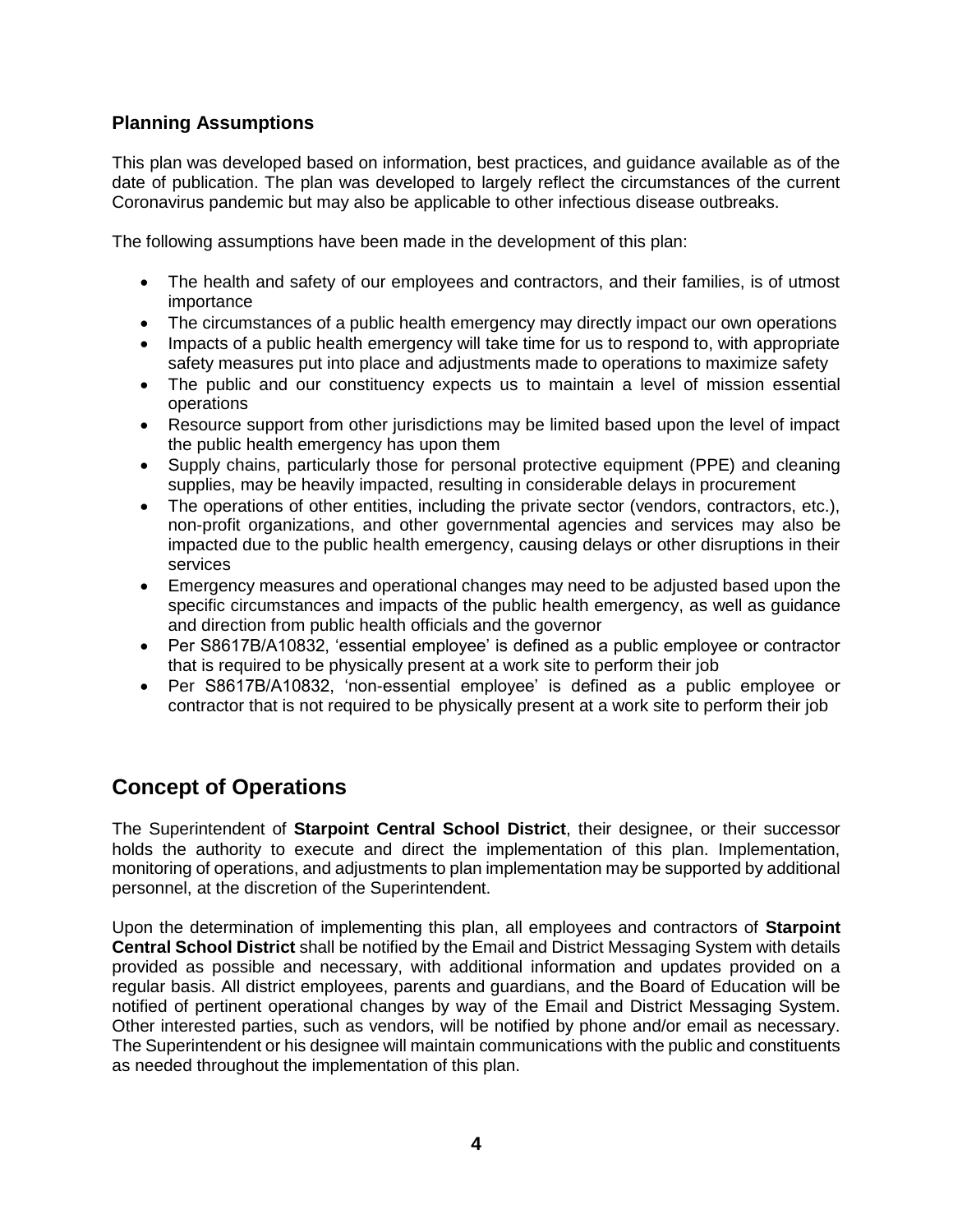The Superintendent of **Starpoint Central School District**, their designee, or their successor will maintain awareness of information, direction, and guidance from public health officials and the Governor's office, directing the implementation of changes as necessary.

Upon resolution of the public health emergency, the Superintendent of **Starpoint Central School District**, their designee, or their successor will direct the resumption of normal operations or operations with modifications as necessary.

# **Mission Essential Functions**

When confronting events that disrupt normal operations, **Starpoint Central School District** is committed to ensuring that essential functions will be continued even under the most challenging circumstances.

Essential functions are those functions that enable an organization to:

- 1. Maintain the safety of employees, contractors, and our constituency
- 2. Provide vital services
- 3. Provide services required by law
- 4. Sustain quality operations
- 5. Uphold the core values of **Starpoint Central School District**

The **Starpoint Central School District** has identified as critical only those priority functions that are required or are necessary to provide vital services. During activation of this plan, all other activities may be suspended to enable the organization to concentrate on providing the critical functions and building the internal capabilities necessary to increase and eventually restore operations. Appropriate communications with employees, contractors, our constituents, and other stakeholders will be an ongoing priority.

Essential functions are prioritized according to:

- The time criticality of each essential function
- Interdependency of a one function to others
- The recovery sequence of essential functions and their vital processes

Priority 1 identifies the most essential of functions, with priority 4 identifying functions that are essential, but least among them.

The mission essential functions for **Starpoint Central School District** have been identified as: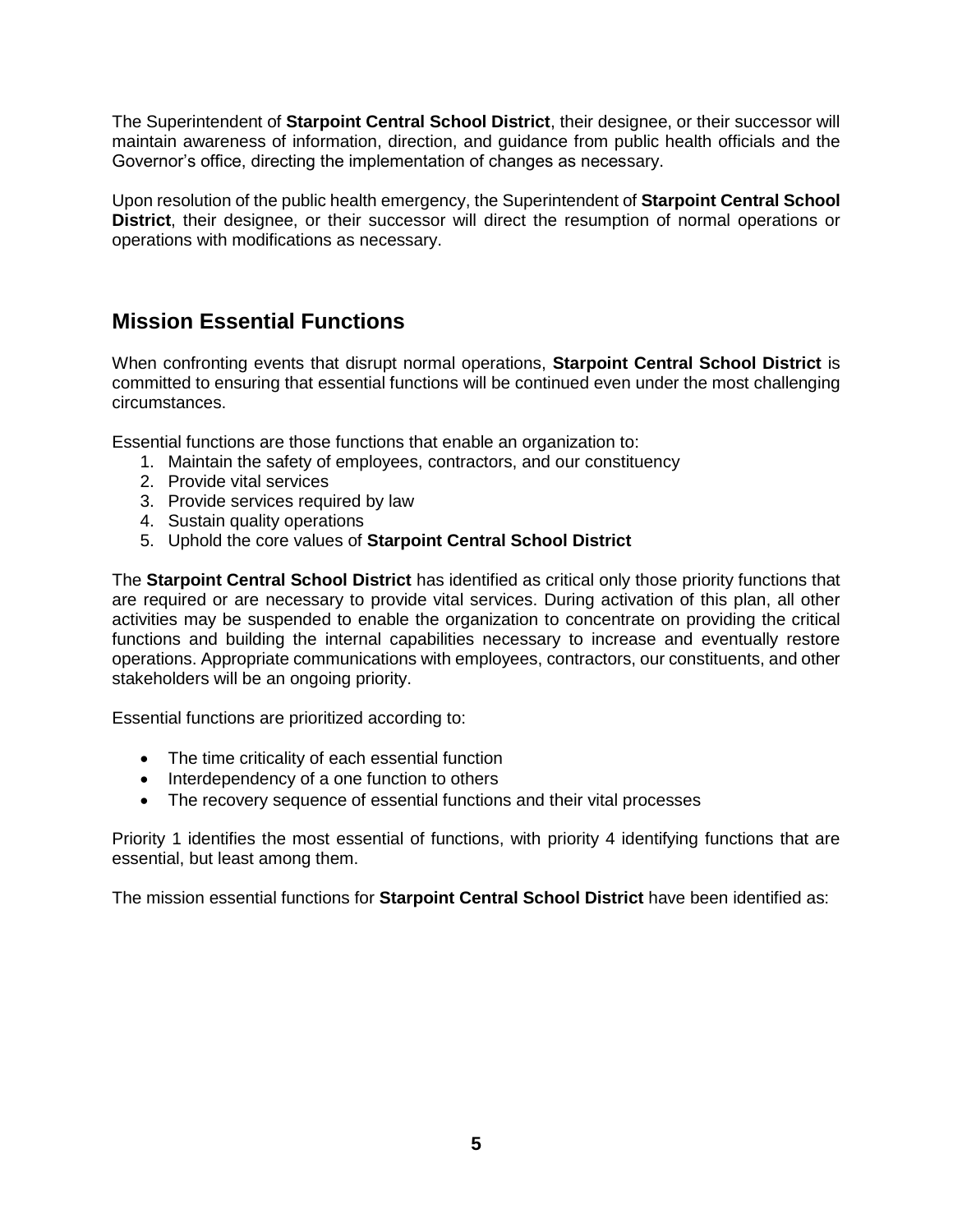| <b>Essential Function</b>                                                                                                          | <b>Description</b>                                                                                                                                                                                                                                                                                                                                                                                                                                                                                                                                                                                                                                                                                                                                                                                                | <b>Priority</b> |
|------------------------------------------------------------------------------------------------------------------------------------|-------------------------------------------------------------------------------------------------------------------------------------------------------------------------------------------------------------------------------------------------------------------------------------------------------------------------------------------------------------------------------------------------------------------------------------------------------------------------------------------------------------------------------------------------------------------------------------------------------------------------------------------------------------------------------------------------------------------------------------------------------------------------------------------------------------------|-----------------|
| <b>Superintendent of</b><br><b>Schools</b>                                                                                         | Oversees and plans. Assigns critical functions assuring<br>compliance with all CDC, DOH and NYSED<br>requirements. Establishes communication with staff and<br>parents to execute and standardize district goals.<br>Establishes contacts to provide outside organizations<br>with information relative to District plans to procedures.<br>Communicates with the Board of Education directly.                                                                                                                                                                                                                                                                                                                                                                                                                    | 1               |
| <b>Director of</b><br><b>Administrative</b><br><b>Services</b>                                                                     | Liaison for the Superintendent of Schools. Coordinates<br>and supports the goals of the District with the<br>Superintendent of Schools and Assistant<br>Superintendent for Instruction, Technology, and<br>Curriculum Development. Oversees the functions of the<br>Business Office. Communicates directly with<br>administration to assist with planning and daily<br>functions to achieve District goals and maintain safety<br>equipment and supplies.                                                                                                                                                                                                                                                                                                                                                         | 1               |
| <b>Assistant</b><br><b>Superintendent for</b><br>Instruction,<br><b>Technology, and</b><br><b>Curriculum</b><br><b>Development</b> | Liaison for the Superintendent of Schools. Coordinates<br>and supports the goals of the district with the<br>Superintendent of Schools and Director of<br>Administrative Services. Communicates directly with<br>the administration to assist with planning and functions,<br>ensuring that the needs of the district are being met.<br>Reports to the Superintendent of Schools and Director<br>of Administrative Services directly. Assists with CDC,<br>DOH and NYSED regulations including oversight of<br>NYS recording requirements and Nursing Staff.                                                                                                                                                                                                                                                      | 1               |
| <b>Administration</b>                                                                                                              | Coordinates functions delegated by the Superintendent<br>of Schools. Assigns tasks to facilitate and accomplish<br>district goals. Communicates regularly with the<br>Assistant Superintendent for Instruction, Technology,<br>and Curriculum Development and Business Official.<br>Oversees personnel assigned to tasks. Ensures critical<br>functions are being performed as necessary. Provides<br>regular progress reports on daily activities necessary to<br>accomplish district goals. When directed by the<br>Superintendent of Schools, the administration is<br>responsible for communicating and updating employees<br>in district policy. This includes cleaning regime,<br>scheduling and any changes to these duties. Monitors<br>and requests building safety equipment and supplies as<br>needed. | 1               |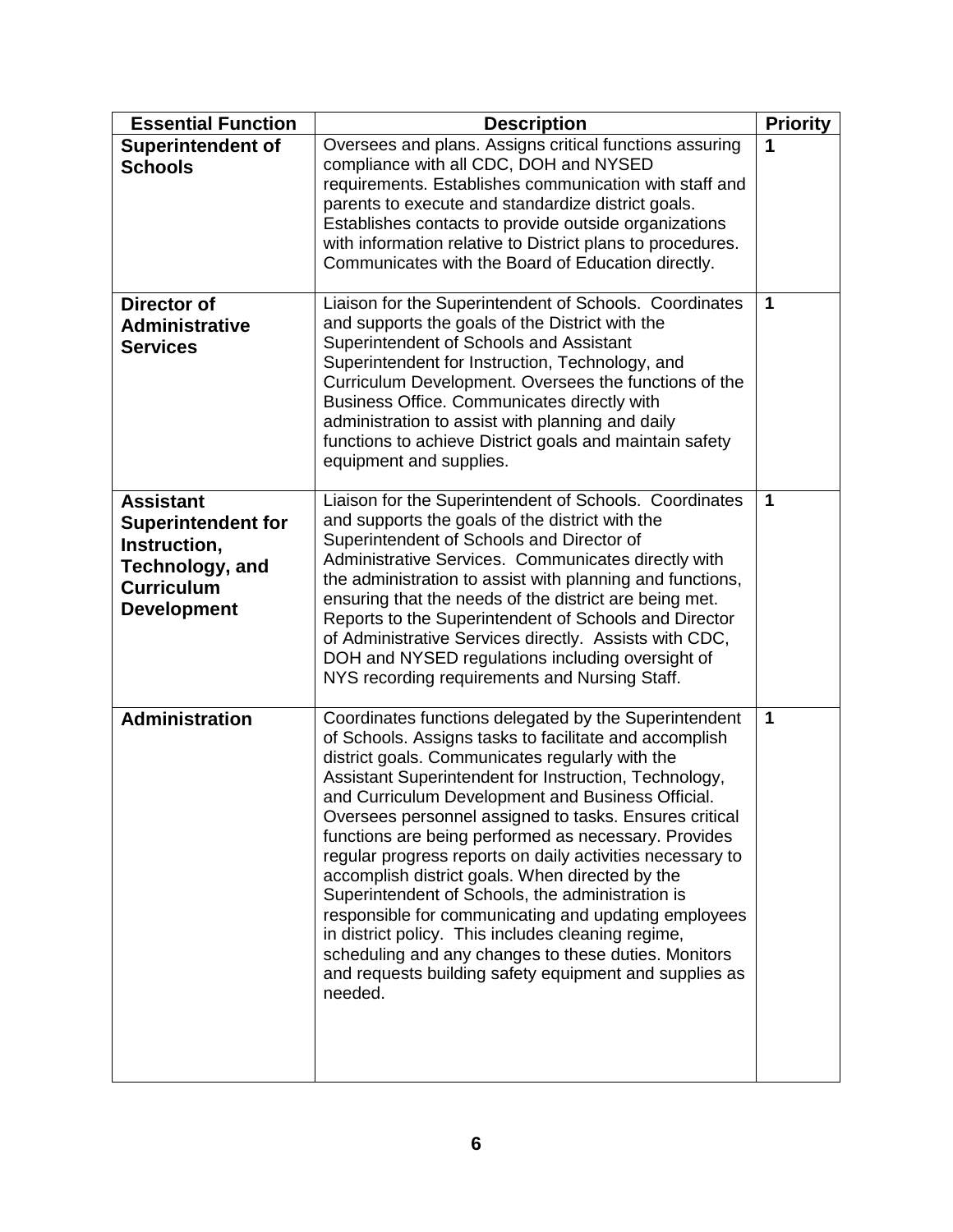| <b>Director of Facilities</b> | Coordinates functions with the Superintendent of                                                       | 1            |
|-------------------------------|--------------------------------------------------------------------------------------------------------|--------------|
| and Operations                | Schools, Business Official, Administration and Staff.                                                  |              |
|                               | Responsible for staffing, maintenance activities,                                                      |              |
|                               | custodial duties including ordering supplies, training,                                                |              |
|                               | scheduling to meet the needs of the district. Instructs                                                |              |
|                               | and informs staff of district policy and procedures                                                    |              |
|                               | including personal protection, cleaning procedures and                                                 |              |
|                               | methods of reporting and receiving issues and                                                          |              |
|                               | concerns that may affect or enhance safety procedures.                                                 |              |
|                               | Responsible for communication and updating<br>employees in district policy, cleaning regime, schedules |              |
|                               | and constant changes to these duties. Maintains a                                                      |              |
|                               | current inventory of supplies and safety equipment and                                                 |              |
|                               | provides staff and services as needed. Inventory                                                       |              |
|                               | includes maintaining a cache of necessary supplies and                                                 |              |
|                               | equipment through reordering and replenishing stock so                                                 |              |
|                               | as not to fall short of critical supplies. Adjusts                                                     |              |
|                               | schedules to meet current needs, updates and trains                                                    |              |
|                               | staff on proper handling and use of tools and chemicals                                                |              |
|                               | as per the manufacturer, CDC, DOL and DOH                                                              |              |
|                               | requirements. Coordinates deliveries and ensures                                                       |              |
|                               | delivery agents know and follow district policy when on                                                |              |
|                               | site. Schedules outside maintenance activities. Ensures                                                |              |
|                               | third party contractors know and follow all school, CDC,                                               |              |
|                               | DOL and DOH policies while on school district property.                                                |              |
| <b>Custodial</b>              | Coordinates activities with and updates the Director of                                                | $\mathbf{1}$ |
| <b>Supervisor</b>             | Facilities and Operations regularly. Provides                                                          |              |
|                               | employees with proper direction for performing                                                         |              |
|                               | necessary cleaning equipment, cleaning products and                                                    |              |
|                               | protocols. Provides a direct line of communication from                                                |              |
|                               | custodial staff to the Director of Facilities and                                                      |              |
|                               | Operations. Keeps records of and controls inventory,                                                   |              |
|                               | communicates directly with suppliers for ordering and                                                  |              |
|                               | receiving material and supplies to maintain an adequate                                                |              |
|                               | cache of necessary products and materials.<br>Coordinates all deliveries including deliveries from     |              |
|                               | suppliers and deliveries to building staff. Assists with                                               |              |
|                               | building schedules and arranging custodial staff and                                                   |              |
|                               | staff schedules to meet District needs. Responsible for                                                |              |
|                               | communication and updating employees in district                                                       |              |
|                               | policy, cleaning regime, schedules and constant                                                        |              |
|                               | changes to these duties.                                                                               |              |
|                               |                                                                                                        |              |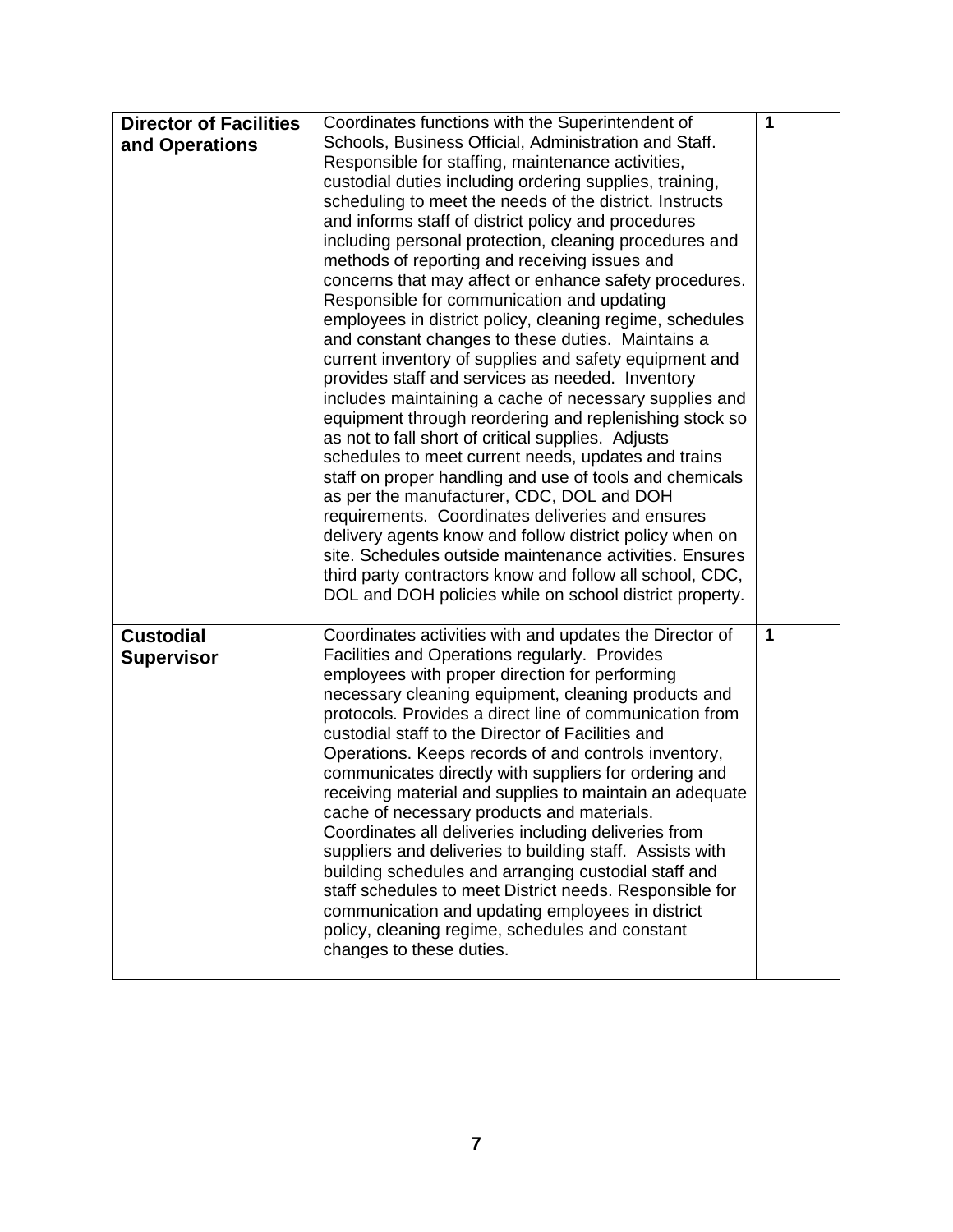| <b>Business Office</b>                 | Assists the Superintendent of Schools with maintaining<br>critical functions and Administration oversight. Provides<br>needed guidance and advice with logistical and<br>financial obligation; as well as record keeping. Provides<br>purchasing support to ensure that necessary safety<br>equipment and supply inventory can be maintained for<br>education, maintenance, nursing, and custodial<br>functions.                                                                                                                                                                                                                                                                 | 1 |
|----------------------------------------|----------------------------------------------------------------------------------------------------------------------------------------------------------------------------------------------------------------------------------------------------------------------------------------------------------------------------------------------------------------------------------------------------------------------------------------------------------------------------------------------------------------------------------------------------------------------------------------------------------------------------------------------------------------------------------|---|
| <b>Technology</b><br><b>Department</b> | Provides support to ensure critical infrastructure is in<br>place to provide effective building support and<br>educational support securely. Works directly with the<br>Superintendent of Schools and Administration staff to<br>ensure communication and internet stability. Provides<br>the necessary equipment and approved software to<br>staff and students to perform the functions of each<br>necessary school sector to maintain building<br>maintenance, day-to-day operations, and educational<br>needs.                                                                                                                                                               | 1 |
| <b>Nurses</b>                          | Assists with the goals of the district. Provide medical<br>insight and support to help maintain a healthy school<br>population. Assists with planning and achieving district<br>goals. Provides support and assistance to carry out<br>orders from the Medical Director, CDC, DOH and<br>NYSED regulations. Maintains a sanitary environment.<br>Monitors quarantine area. Keeps accurate records.<br>Makes immediate and necessary notifications to<br>building administrators when necessary. Coordinates<br>activities with parents. Offers guidance to building<br>occupants and parents. Communicates regularly with<br>the building administration and the Superintendent. | 1 |
| <b>Building Secretaries</b>            | Staff will continue to perform vital services as directed<br>by the Superintendent of Schools and directed by their<br>school administrator. The District will determine need<br>based on individual circumstances and can be utilized<br>in school or remotely. Administration will provide<br>services necessary for staff to operate in a safe and<br>clean environment on site. Administration will ensure all<br>staff will be informed of and are required adhere to<br>district safety policy while onsite. Administration will<br>provide the necessary means and materials to safely<br>and effectively work in a remote setting as well.                               | 1 |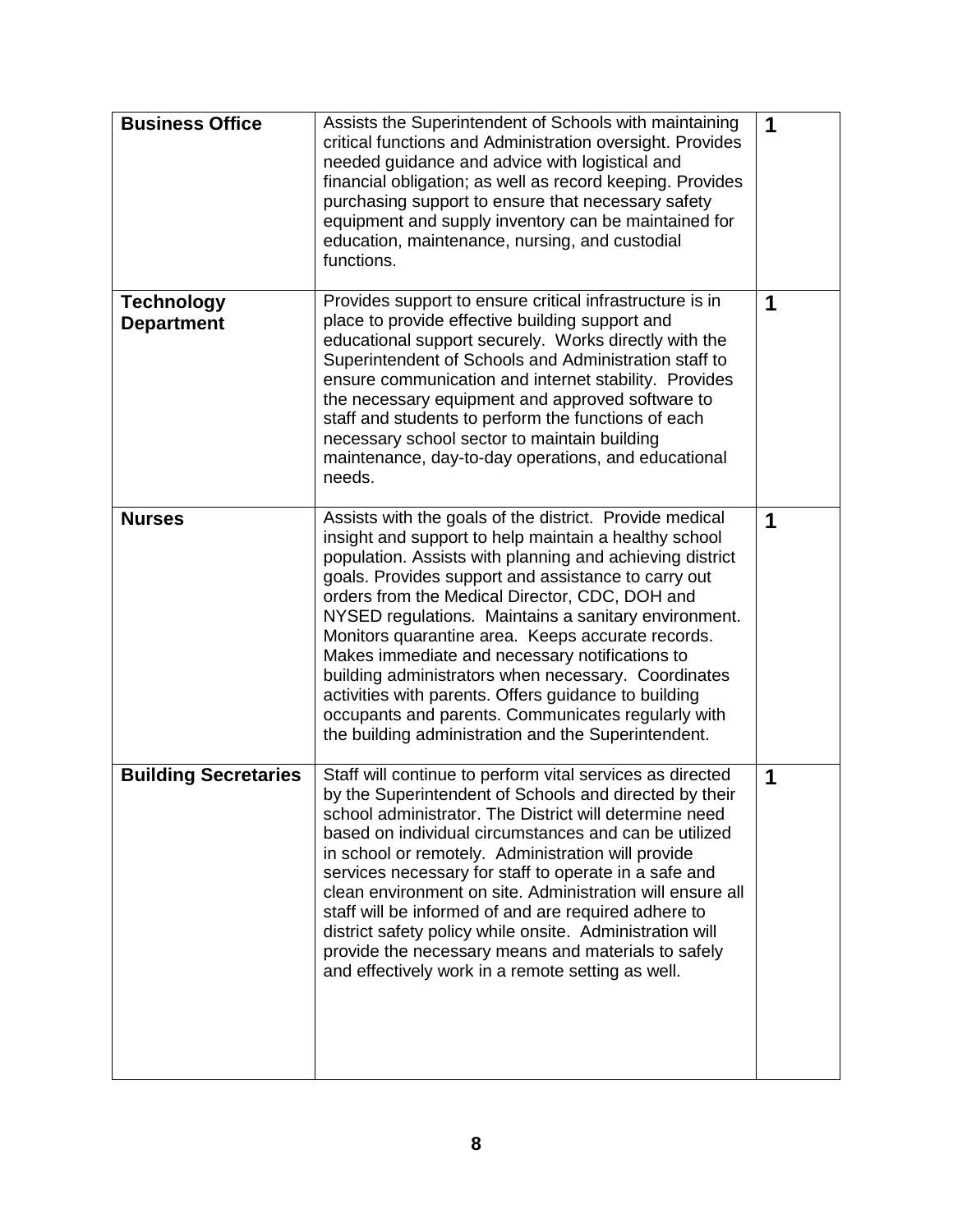| <b>Maintenance Staff</b>   | Maintenance staff will perform vital services to keep and<br>maintain essential equipment for onsite and remote<br>learning. Maintenance staff and work will be overseen<br>by the Director of Facilities and Operations. Staff will be<br>informed of school procedures and adhere to all<br>personal safety protocols required by the CDC, DOL<br>(PESH), and DOH at all times. The Director of Facilities<br>will supervise and schedule maintenance personnel for<br>the purpose of keeping vital services operating and<br>functional.                                                                                                                                                                                                                                                                                                                                                                                                                                                                                                                                                                                                                                                                                                                       | 1 |
|----------------------------|-------------------------------------------------------------------------------------------------------------------------------------------------------------------------------------------------------------------------------------------------------------------------------------------------------------------------------------------------------------------------------------------------------------------------------------------------------------------------------------------------------------------------------------------------------------------------------------------------------------------------------------------------------------------------------------------------------------------------------------------------------------------------------------------------------------------------------------------------------------------------------------------------------------------------------------------------------------------------------------------------------------------------------------------------------------------------------------------------------------------------------------------------------------------------------------------------------------------------------------------------------------------|---|
| <b>Custodial Staff</b>     | Custodial staff will work as directed by the Director of<br>Facilities and Operations and Custodial Supervisor.<br>The Director of Facilities and Operations and Custodial<br>Supervisor will oversee and ensure school buildings are<br>being cleaned properly. Building Administration will also<br>assist with notification and information about building<br>conditions and issues that need to be discussed or<br>addressed. Custodial staff has received pandemic<br>awareness training. Training provided essential<br>information about communicable diseases. Training<br>also included information about personal protective<br>equipment, cleaning products, proper disinfection and<br>sanitization and product use, product labels, Safety<br>Data Sheets, and manufacturers' requirements for use.<br>The district will provide custodial staff with the required<br>personal protective equipment and cleaning supplies to<br>maintain a safe working environment. Staff shifts and<br>personnel will be scheduled accordingly based on the<br>needs of the district. As with all staff, custodial<br>personnel will follow district protocols required by the<br>CDC, DOL (PESH), DOH and the district while<br>providing services and on breaks. | 1 |
| <b>Educational</b>         | The Assistant Superintendent for Instruction,<br>Technology, and Curriculum Development will work with<br>the Superintendent and Administration to determine the<br>level of on-site education and or implement the District<br>Remote Learning Plan.                                                                                                                                                                                                                                                                                                                                                                                                                                                                                                                                                                                                                                                                                                                                                                                                                                                                                                                                                                                                             | 1 |
| <b>Outside Contractors</b> | Outside contractors will be scheduled and work will be<br>performed with the oversight of the Director of Facilities<br>and Operations. All outside contractors will notify the<br>Director of Facilities when they arrive on-site. Outside<br>contractors will be informed of district procedures and<br>policy before they are allowed to work on the premises.<br>Companies performing work on site will provide their<br>employees with the proper PPE to comply with District<br>policy. Outside contractors who do not or cannot work<br>safely will not be allowed on district property.                                                                                                                                                                                                                                                                                                                                                                                                                                                                                                                                                                                                                                                                   | 1 |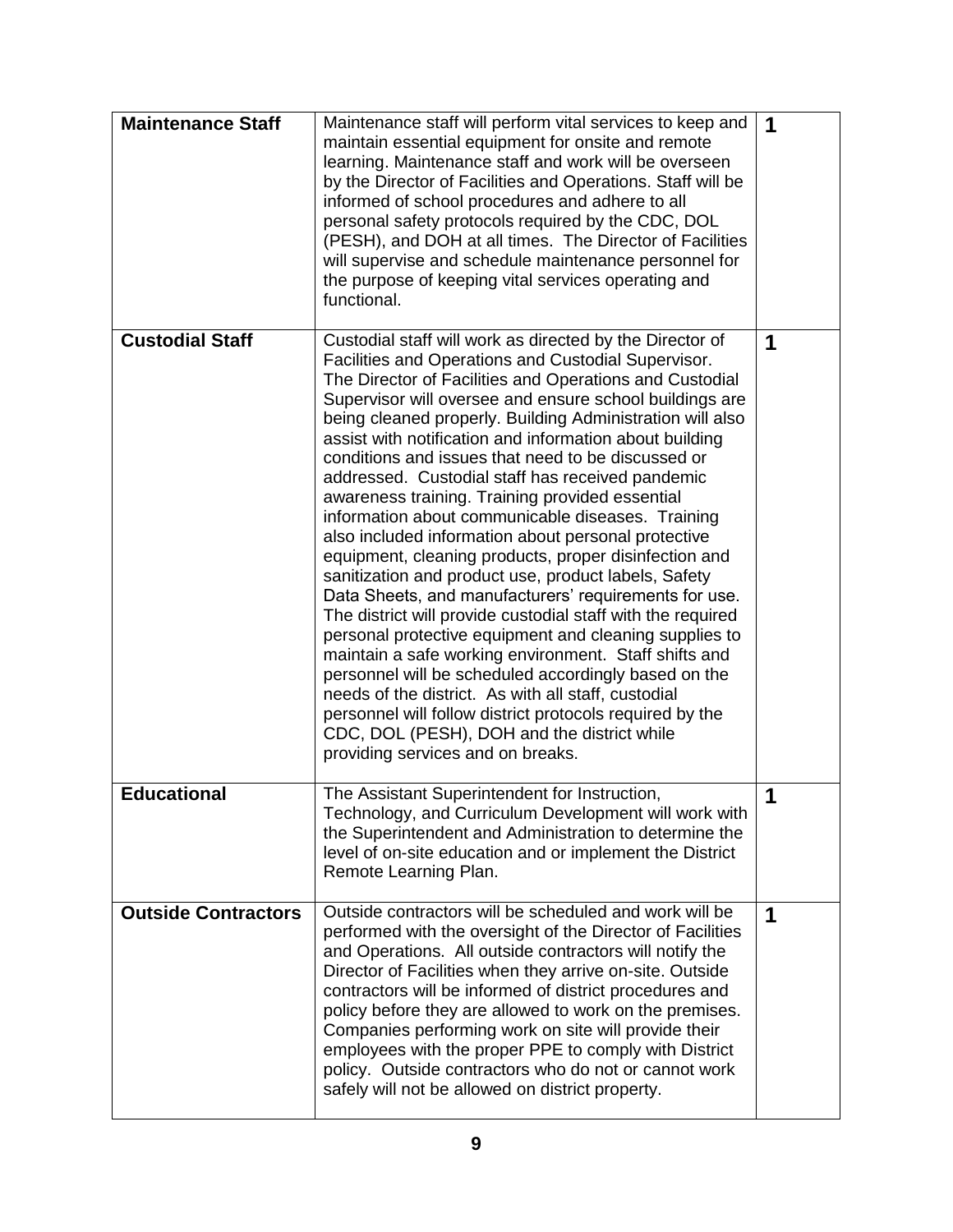| <b>Food Service</b>       | All Food Service operations will be determined by the<br>Director of Administrative Services. All District<br>protocols will be initiated by the District Food Service<br>contractor.                                                                                                                                                                                                                                                                                                                                                                                                                                                                                                                                                                                                                                                                                                                                                          | 1 |
|---------------------------|------------------------------------------------------------------------------------------------------------------------------------------------------------------------------------------------------------------------------------------------------------------------------------------------------------------------------------------------------------------------------------------------------------------------------------------------------------------------------------------------------------------------------------------------------------------------------------------------------------------------------------------------------------------------------------------------------------------------------------------------------------------------------------------------------------------------------------------------------------------------------------------------------------------------------------------------|---|
| <b>Transportation</b>     | Transportation will provide services directed by the<br>Director of Administrative Services. The Transportation<br>Coordinator will supervise operations. The District will<br>provide safe and secure transportation based on the<br>needs of the District and learning environment.<br>Protocols will be established and the Transportation<br>Contractor has received proper training for cleaning and<br>sanitizing buses. The Transportation Contractor will<br>provide their employees with the training and proper<br>PPE and disinfection equipment to effectively maintain<br>the transportation fleet. Records will be maintained<br>accurately to ensure bus safety procedures are being<br>followed. The Transportation Coordinator will schedule<br>staff and bussing pickup and drop off according to the<br>needs of district. The District will continually inform staff<br>and parents of changes to procedures as necessary. | 1 |
| <b>B.O.E</b>              | The Board of Education and Superintendent of Schools<br>will dictate school policy and procedures.                                                                                                                                                                                                                                                                                                                                                                                                                                                                                                                                                                                                                                                                                                                                                                                                                                             | 1 |
| <b>Outside Deliveries</b> | Deliveries will be coordinated with the Director of<br>Facilities and Operations, Custodial Supervisor, and<br>Building Custodians and Laborers. The Director of<br>Facilities will inform companies of District Policy and<br>procedures in advance. All delivery agents will be<br>required to notify the district prior to arrival on District<br>and strictly adhere to district policy while on site.<br>Employers will be required to provide their employees<br>with the proper PPE to work safely while on site.                                                                                                                                                                                                                                                                                                                                                                                                                       | 1 |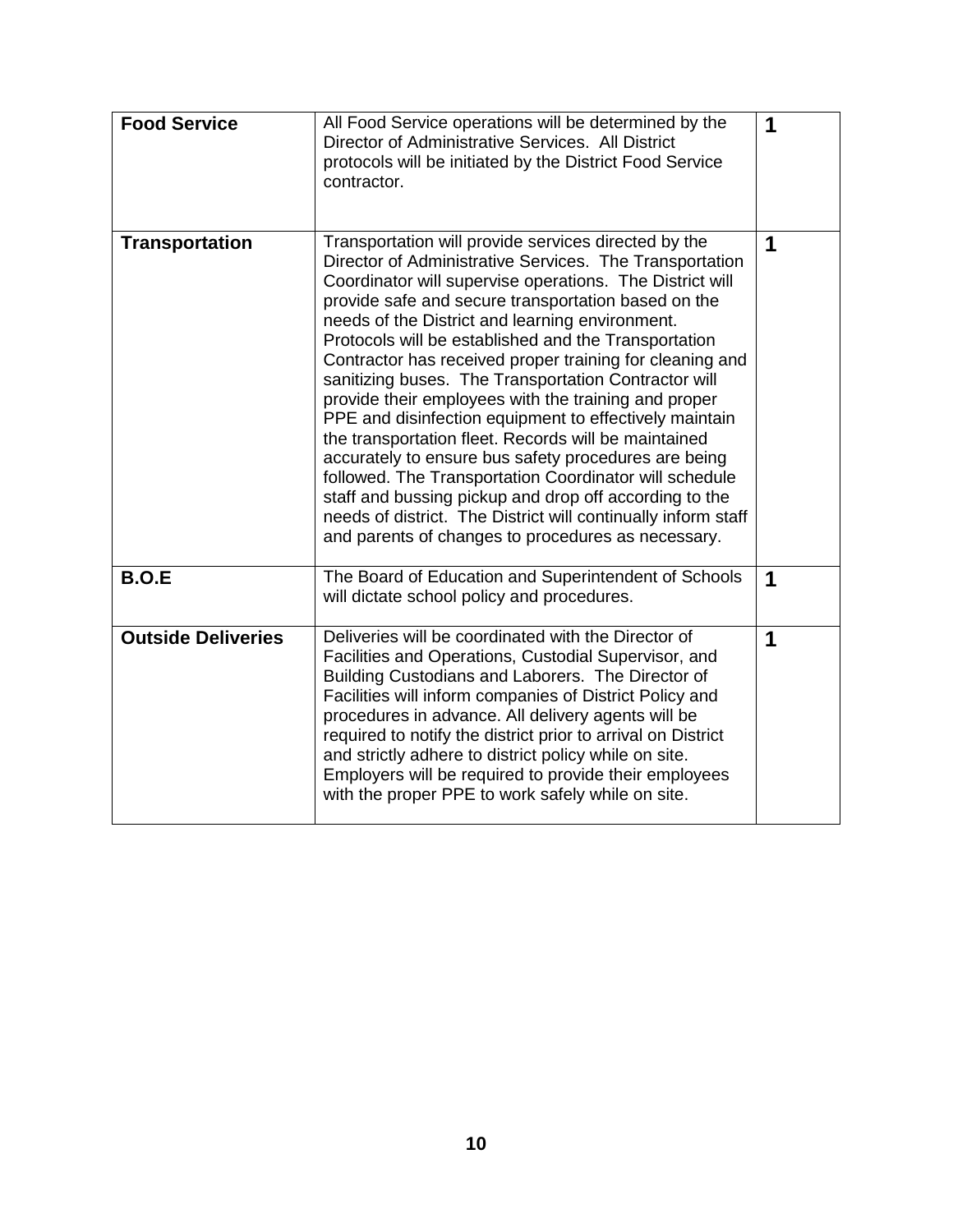#### **Essential Positions**

Each essential function identified above requires certain positions on-site to effectively operate. The table below identifies the positions or titles that are essential to be staffed on-site for the continued operation of each essential function. Note that while some functions and associated personnel may be essential, some of these can be conducted remotely and do not need to be identified in this section.

| <b>Essential</b>                 | <b>Essential Positions/Titles</b>                                                                        | <b>Justification for Each</b>                                                                                                                                                                              |
|----------------------------------|----------------------------------------------------------------------------------------------------------|------------------------------------------------------------------------------------------------------------------------------------------------------------------------------------------------------------|
| <b>Function</b>                  |                                                                                                          |                                                                                                                                                                                                            |
| Information<br>Technology        | <b>Technology Coordinator</b><br>Network Manager                                                         | The IT manager establishes all priorities<br>for IT task and organizes staff.<br>IT staff members provide support in<br>setting up hardware and software,<br>network management, and help desk<br>support. |
| Administration<br>and Oversight  | <b>Superintendent of Schools</b>                                                                         | The Superintendent is the decision-<br>maker for the entire district.                                                                                                                                      |
| Operations                       | <b>Director of Administrative</b><br><b>Services</b>                                                     | <b>Director of Administrative Services</b><br>ensures all essential functions are<br>maintained.                                                                                                           |
| Education                        | Assistant Superintendent for<br>Instruction, Technology, and<br>Curriculum Development of<br>Instruction | The Assistant Superintendent for<br>Instruction, Technology, and Curriculum<br>Development of Instruction determines<br>the educational plan.                                                              |
| <b>Facilities</b>                | Director of Facilities and<br><b>Operations and Operations</b>                                           | The Director of Facilities and Operations<br>maintains the necessary level of<br>cleaning and sanitizing.                                                                                                  |
| Administration                   | Principals, Assistant Principals,<br><b>Directors</b>                                                    | The Principals, Assistant Principals, and<br>Directors are the liaisons between<br>students, families, and employees in the<br>building.                                                                   |
| Cleaning and<br>Sanitizing       | Buildings and Grounds Staff,<br>Custodial Maintenance, and<br>Laborers and Grounds man                   | Performs all cleaning and sanitization<br>and necessary upkeep of the buildings.                                                                                                                           |
| Support                          | <b>District Clerical Staff</b>                                                                           | Provides necessary support for all<br>Administrators.                                                                                                                                                      |
| <b>Health</b><br><b>Services</b> | Nursing                                                                                                  | Directs all Health Services.                                                                                                                                                                               |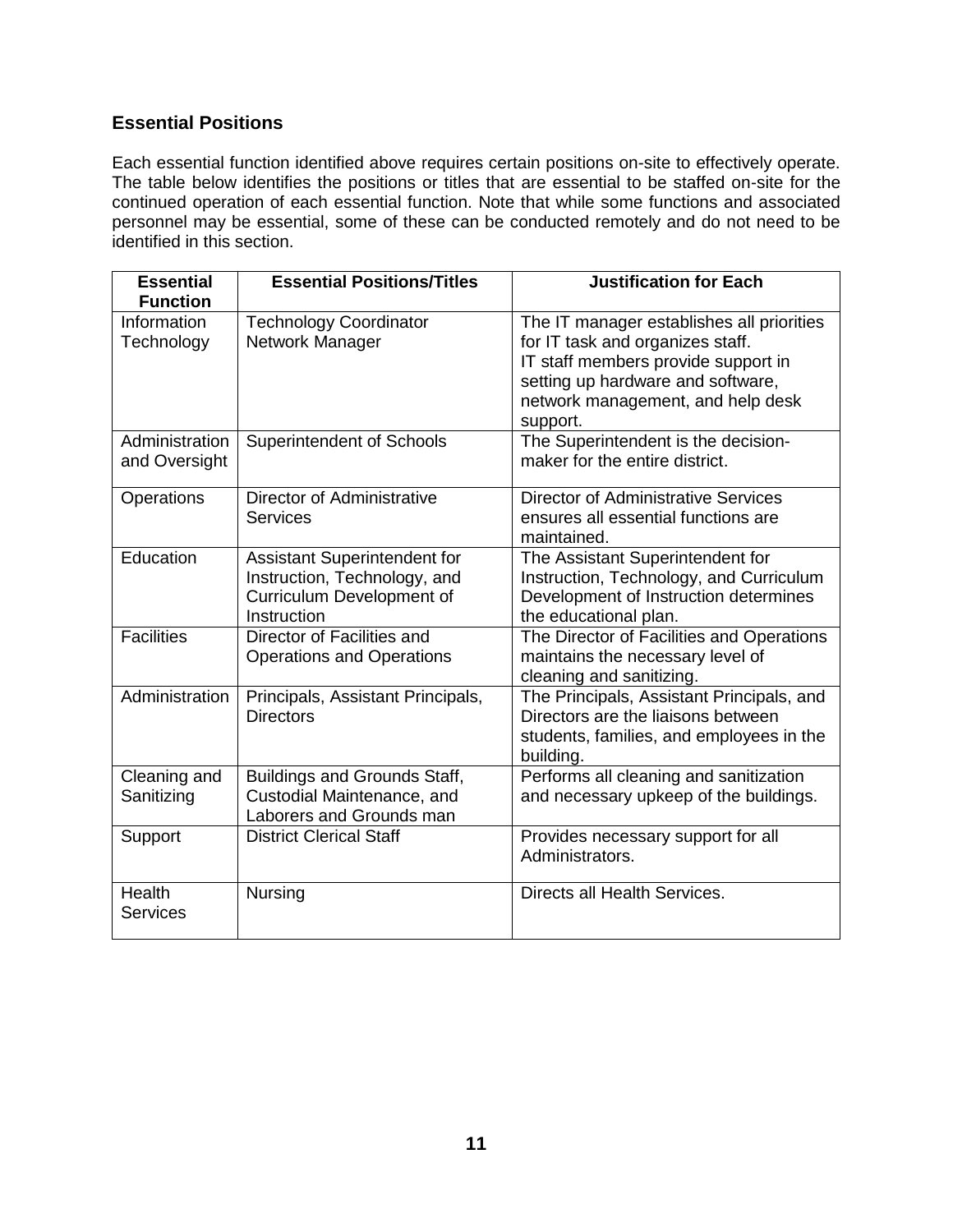# **Reducing Risk Through Remote Work and Staggered Shifts**

Through assigning certain staff to work remotely and by staggering work shifts, we can decrease crowding and density at work sites and on public transportation.

#### **Remote Work Protocols**

Non-essential employees and contractors able to accomplish their functions remotely will be enabled to do so at the greatest extent possible. Working remotely requires:

- 1. Identification of staff who will work remotely
- 2. Approval and assignment of remote work
- 3. Equipping staff for remote work, which may include:
	- a. Internet capable laptop
	- b. Necessary peripherals
	- c. Access to VPN and/or secure network drives
	- d. Access to software and databases necessary to perform their duties
	- e. A solution for telephone communications
		- i. Note that phone lines may need to be forwarded to off-site staff

The Superintendent of Schools and the District Administrative Staff will determine the level of remote working for all district employees in conjunction with all NYSDOH guidelines.

#### **Staggered Shifts**

Implementing staggered shifts may be possible for personnel performing duties which are necessary to be performed on-site but perhaps less sensitive to being accomplished only within core business hours. As possible, management will identify opportunities for staff to work outside core business hours as a strategy of limiting exposure. Regardless of changes in start and end times of shifts, **Starpoint Central School District** will ensure that employees are provided with their typical or contracted minimum work hours per week. Staggering shifts requires:

- 1. Identification of positions for which work hours will be staggered
- 2. Approval and assignment of changed work hours

The Director of Facilities and Operations will work with the Superintendent of Schools or a designee to formulate a calendar that schedules employees based on the needs of the District.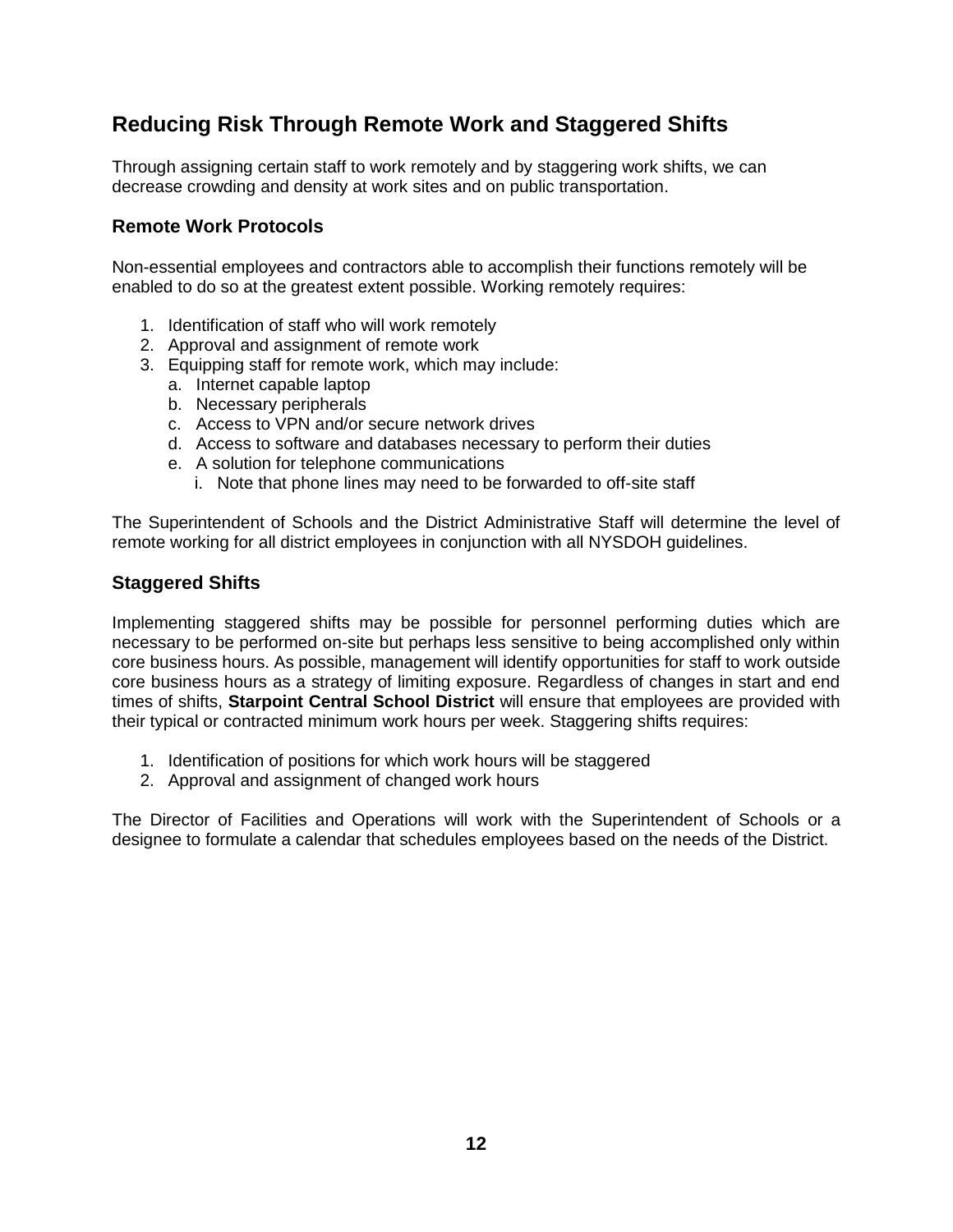# **Personal Protective Equipment**

The use of personal protective equipment (PPE) to reduce the spread of infectious disease is important to supporting the health and safety of our employees and contractors. PPE which may be needed can include:

- Masks
- Face shields
- **•** Gloves
- Disposable gowns or aprons

Note that while cleaning supplies are not PPE, there is a related need for cleaning supplies used to sanitize surfaces, as well as hand soap and hand sanitizer. The Coronavirus pandemic demonstrated that supply chains were not able to keep up with increased demand for these products early in the pandemic. As such, we are including these supplies in this section as they are pertinent to protecting the health and safety of our employees and contractors.

Protocols for providing PPE include the following:

- 1. Identification of need for PPE based upon job duties and work location
- 2. Procurement of PPE
	- a. As specified in the amended law, public employers must be able to provide at least two pieces of each required type of PPE to each essential employee during any given work shift for at least six months
	- b. Public employers must be able to mitigate supply chain disruptions to meet this requirement
- 3. Storage of, access to, and monitoring of PPE stock
	- a. PPE must be stored in a manner which will prevent degradation
	- b. Employees and contractors must have immediate access to PPE in the event of an emergency
	- c. The supply of PPE must be monitored to ensure integrity and to track usage rates

The Director of Facilities and Operations and the Custodial Supervisor will be responsible for insuring the proper PPE is available at all buildings for required applications. The District will work to ensure we maintain a six-month supply of PPE as directed above for all faculty and students. An extra supply of PPE will be available in all buildings for the Principles, Nurses or Custodial staff. The **Starpoint Central School District** participates in the Orleans/Niagara Cooperative Bid Purchasing Agreement. It provides a comprehensive list of suppliers and products used for maintaining employee safety, disinfecting and sanitization protocols.

Surplus PPE will be stored in a dry, secured central location. Access to the surplus PPE can only be made by the Director of Facilities and Operations or the Custodial Supervisor as this will ensure the accurate accountability of all supplies on hand. The Custodial Supervisor will be responsible for keeping accurate records and reporting.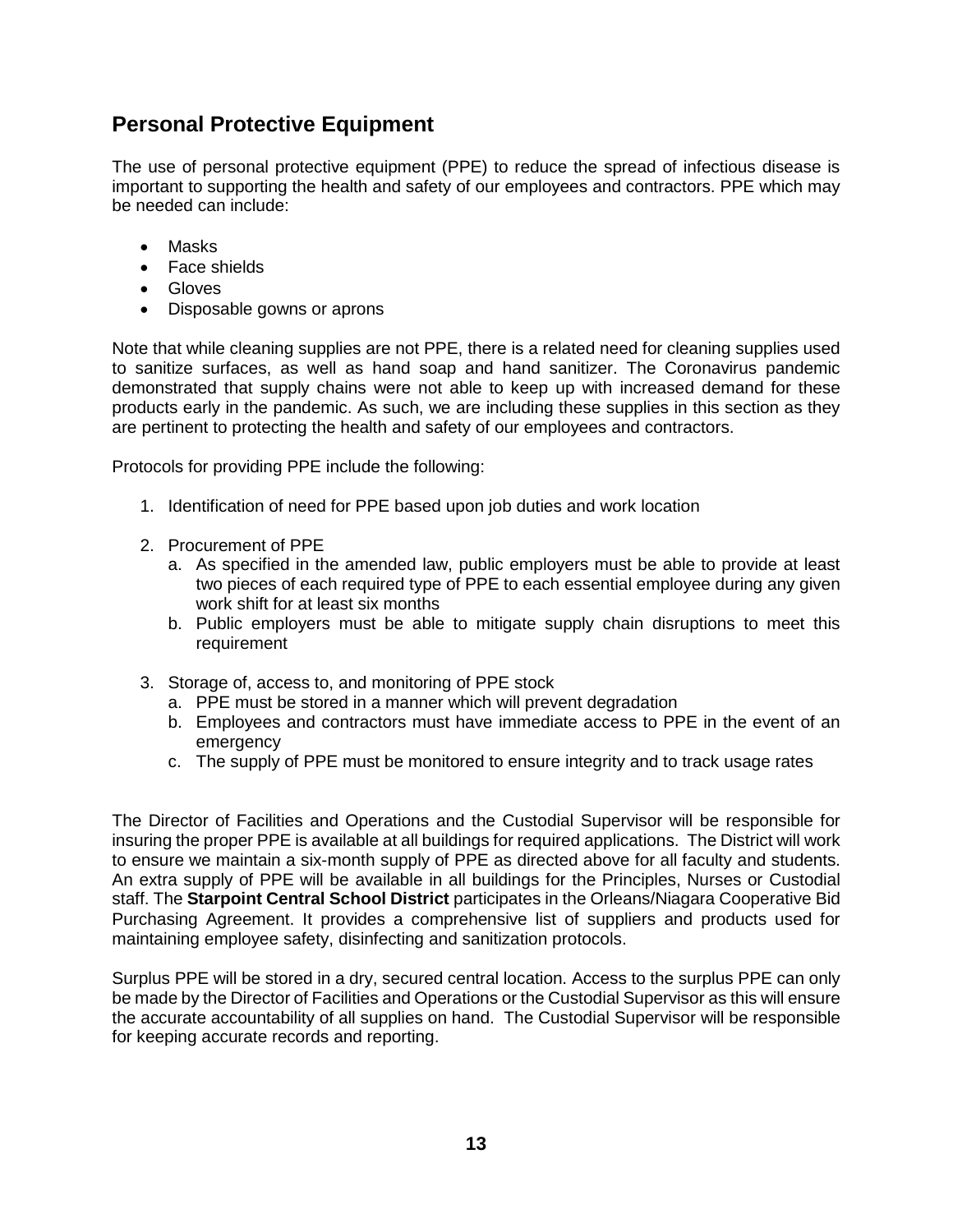# **Staff Exposures, Cleaning, and Disinfection**

#### **Staff Exposures**

Staff exposures are organized under several categories based upon the type of exposure and presence of symptoms. Following CDC guidelines, we have established the following protocols:

- A. If employees or contractors are exposed to a known case of communicable disease that is the subject of the public health emergency (defined as a 'close contact' with someone who is confirmed infected, which is a prolonged presence within six feet with that person):
	- 1. Potentially exposed employees or contractors who do not have symptoms should remain at home or in a comparable setting and practice social distancing for the lesser of 14 days or other current CDC/public health guidance for the communicable disease in question.
		- a. As possible, these employees will be permitted to work remotely during this period of time if they are not ill.
		- b. All necessary parties will be notified of staff exposure through contact tracing.
		- c. See the section titled Documentation of Work Hours and Locations for additional information on contact tracing.
	- 2. CDC guidelines for COVID-19 provide that critical essential employees may be permitted to continue work following potential exposure, provided they remain symptom-free and additional precautions are taken to protect them, other employees and contractors, and our constituency/public.
		- a. Additional precautions will include the requirement of the subject employee or contractor, as well as others working in their proximity, to wear appropriate PPE at all times to limit the potential of transmission.
		- b. In-person interactions with the subject employee or contractor will be limited as much as possible.
		- c. Work areas in which the subject employee or contractor are present will be disinfected according to current CDC/public health protocol at least every hour, as practical. See the section on Cleaning and Disinfection for additional information on that subject.
		- d. If at any time they exhibit symptoms, refer to item B below.
		- e. The Superintendent of School, or his designee, in the organization is the decisionmaker in these circumstances and who is responsible for ensuring these protocols are followed.
- B. If an employee or contractor exhibits symptoms of the communicable disease that is the subject of the public health emergency:
	- 1. Employees and contractors who exhibit symptoms in the workplace should be immediately separated from other employees, customers, and visitors. They should immediately be sent home with a recommendation to contact their physician.
	- 2. Employees and contractors who exhibit symptoms outside of work should notify their supervisor and stay home, with a recommendation to contact their physician.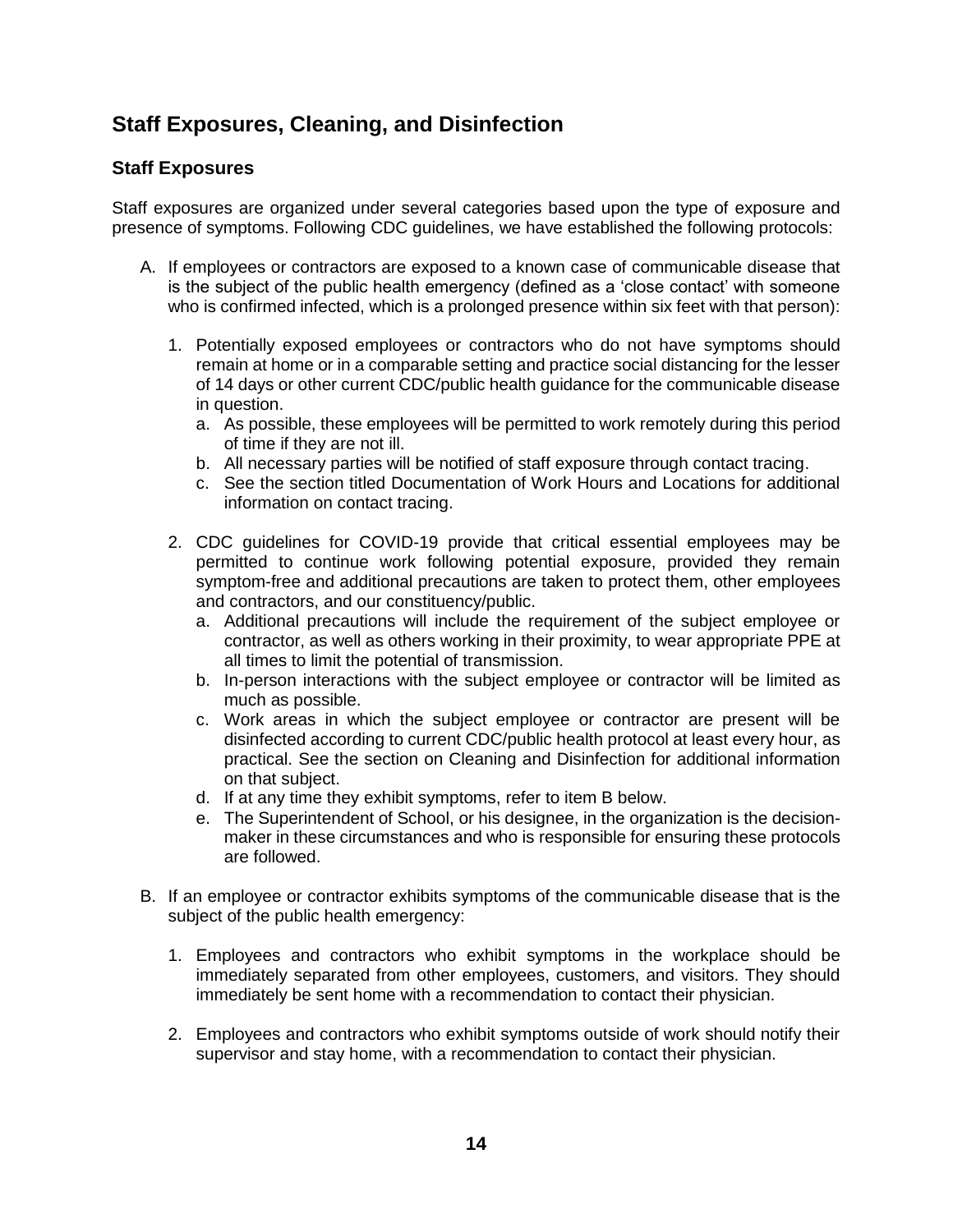- 3. Employees should not return to work until they have met the criteria to discontinue home isolation per CDC/public health guidance and have consulted with a healthcare provider.
- 4. **Starpoint Central School District** will not require sick employees to provide a negative test result for the disease in question or healthcare provider's note to validate their illness, qualify for sick leave, or return to work unless there is a recommendation from the CDC/public health officials to do so.
- 5. CDC criteria for COVID-19 provides that persons exhibiting symptoms may return to work if at least 24 hours have passed since the last instance of fever without the use of fever-reducing medications. If the disease in question is other than COVID-19, CDC and other public guidance shall be referenced.
- 6. The Director of Human Resources in the organization must be informed in these circumstances and who is responsible for ensuring these protocols are followed.
- C. If an employee or contractor has tested positive for the communicable disease that is the subject of the public health emergency:
	- 1. Apply the steps identified in item B, above, as applicable.
	- 2. Areas occupied for prolonged periods of time by the subject employee or contractor will be closed off.
		- a. CDC guidance for COVID-19 indicates that a period of 24 hours is ideally given before cleaning, disinfecting, and reoccupation of those spaces will take place. If this time period is not possible, a period of as long as possible will be given. CDC/public health guidance for the disease in question will be followed.
		- b. Any common areas entered, surfaces touched, or equipment used shall be cleaned and disinfected immediately.
		- c. See the section on Cleaning and Disinfection for additional information on that subject.
	- 3. Identification of potential employee and contractor exposures will be conducted
		- a. If an employee or contractor is confirmed to have the disease in question, the Superintendent, or his designee, should inform all contacts of their possible exposure. Confidentiality shall be maintained as required by the Americans with Disabilities Act (ADA).
		- b. Apply the steps identified in item A, above, as applicable, for all potentially exposed personnel.

We recognize there may be nuances or complexities associated with potential exposures, close contacts, symptomatic persons, and those testing positive. We will follow CDC/public health recommendations and requirements and coordinate with our local public health office for additional guidance and support as needed.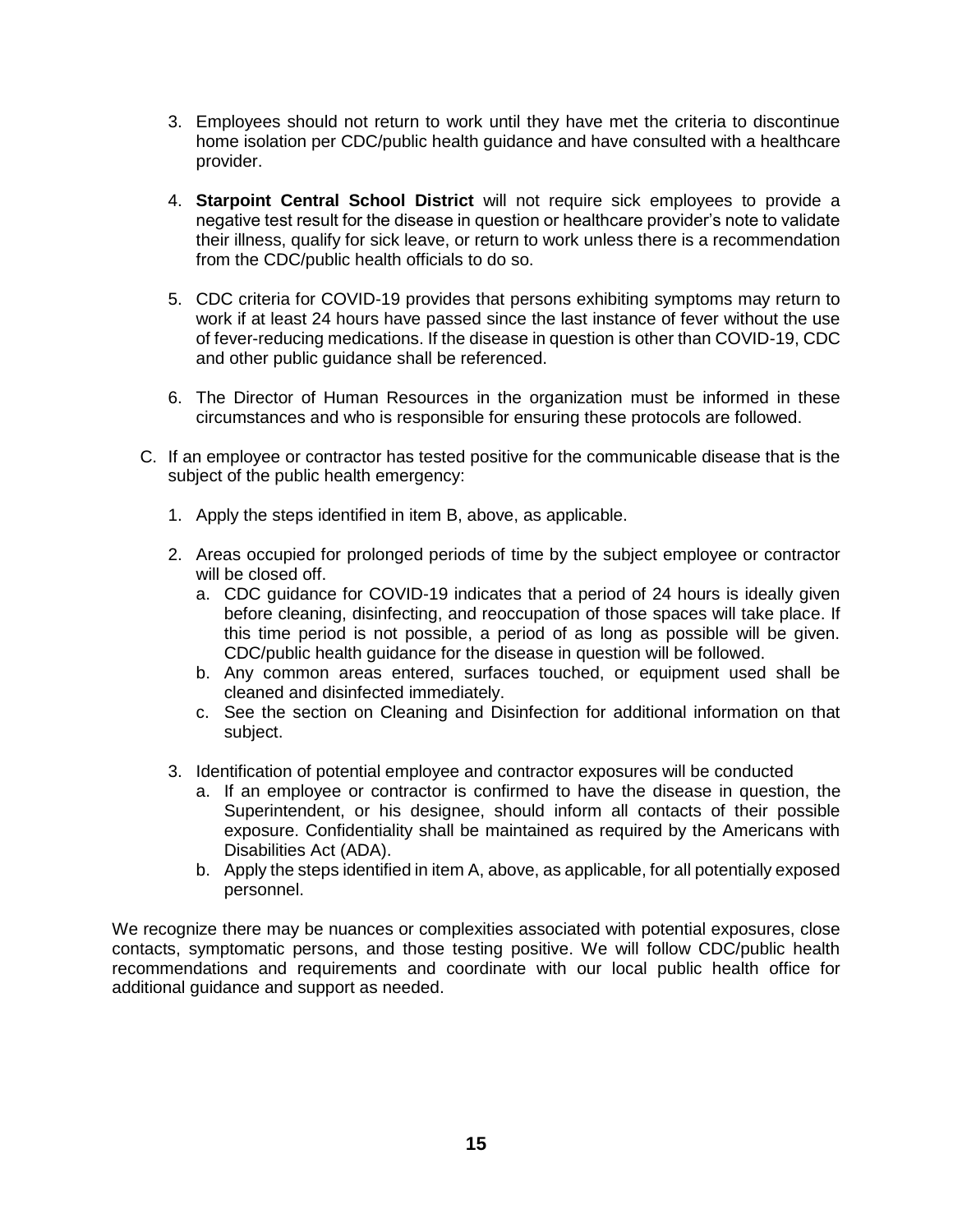#### **Cleaning and Disinfecting**

CDC/public health guidelines will be followed for cleaning and disinfection of surfaces/areas. Present guidance for routine cleaning during a public health emergency includes:

- 1. As possible, employees and contractors will clean their own workspaces in the beginning, middle, and end of their shifts, at a minimum, in conjunction with District custodial staff.
	- a. High traffic/high touch areas and areas which are accessible to the public/constituents will be disinfected at least hourly.
	- b. The Custodial Supervisor under supervision from the Director of Facilities and Operations will coordinate and establish cleaning guidelines and schedules for all cleaners to cover the common areas listed above.
- 2. Staff tasked with cleaning and disinfecting areas will be issued and required to wear PPE appropriate to the task.
- 3. Soiled surfaces will be cleaned with soap and water before being disinfected.
- 4. Surfaces will be disinfected with products that meet EPA criteria for use against the virus in question and which are appropriate for that surface.
- 5. Staff will follow instructions of cleaning products to ensure safe and effective use of the products.

### **Employee and Contractor Leave**

Public health emergencies are extenuating and unanticipated circumstances in which **Starpoint Central School District** is committed to reducing the burden on our employees and contractors. The Families First Coronavirus Response Act provided requirements related to the COVID-19 pandemic, which form the policies outlined below. This policy may be altered based upon changes in law or regulation, as applicable. The District will comply with all dates set regarding the expiration of this regulation.

It is our policy that employees of **Starpoint Central School District** will not be charged with leave time for testing. Employees will be provided with up to two weeks (80 hours) of paid sick leave at the employee's regular rate of pay for a period which the employee is unable to work due to quarantine (in accordance with federal, state, or local orders or advice of a healthcare provider), and/or experiencing symptoms and seeking medical diagnosis.

Further, **Starpoint Central School District** will provide up to two weeks (80 hours) of paid sick leave at two-thirds the employee's regular rate of pay up to \$200 per day if the employee is unable to work because of a bona fide need to care for an individual subject to quarantine (pursuant to federal, state, or local orders or advice of a healthcare provider), or to care for a child (under 18 years of age) whose school or child care provider is closed or unavailable for reasons related to the public health emergency, and/or the employee is experiencing a substantially similar condition as specified by the CDC/public health officials. This provision may be modified if an employee is able to effectively work remotely and the need exists for them to do so.